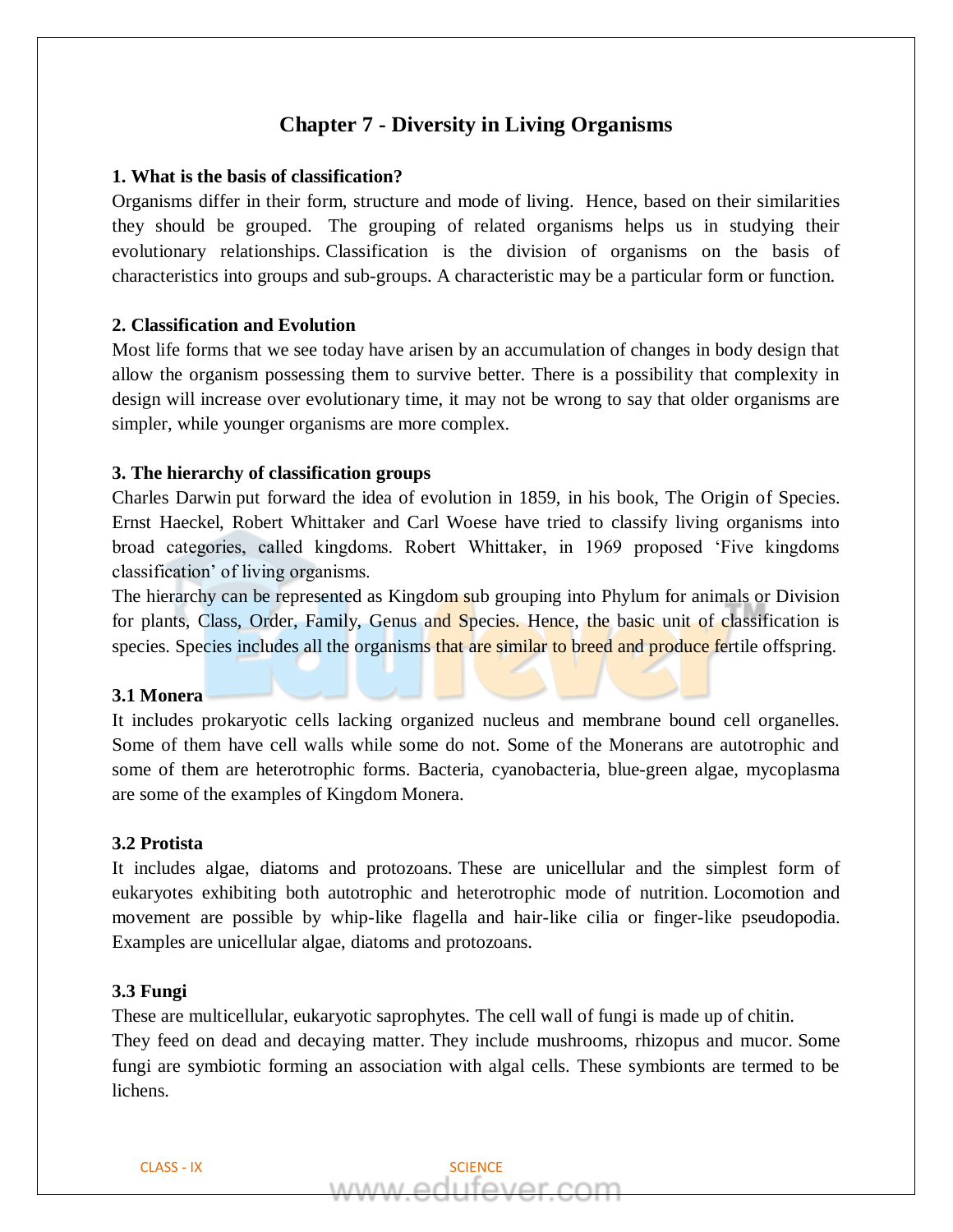### **3.4 Plantae**

It includes all the plants that are non-motile, multicellular and eukaryotic organisms with their cell walls made up of cellulose. These are complex organisms which can perform photosynthesis. Plants comprise cells with thick cell walls.

# **3.5 Animalia**

It includes all the animals that are motile, multicellular, eukaryotic organisms with their cells possessing no cell walls. It exhibits species diversity. Members of this kingdom are complex organisms with tissue differentiation.

### **4. Plantae**

# **4.1 Thallophyta**

Eichler classified the plant kingdom into two sub-kingdoms - Cryptogamae and Phanerogamae. Cryptogamae - This sub-kingdom includes plants with hidden reproductive organs and plants do not bear flowers or seeds. Cryptogams are further divided into three groups: Thallophyta, Bryophyta and Pteridophyta.

Thallophyta are the simplest of plants that do not have a well-differentiated body design. The plants in this group are commonly called algae. These are predominantly aquatic. Ex: Spirogyra, Ulothrix, Cladospora and Chara

тм

Bryophyta are often called amphibians of the plant kingdom as they require both aquatic and terrestrial conditions for the completion of their life cycle. The plant body is commonly differentiated to form stem and leaf like structures. e.g. Moss or Funaria

Pteridophyta include fern plants which possess the plant body differentiated into stem, leaves and roots. They also possess naked embryos in the form of spores underneath the leaf.

**Phanerogamae -** This sub-kingdom includes plants that develop seeds and have well-formed stem, leaves and roots. Phanerogams are further classified into Gymnosperms and Angiosperms.

Gymnosperms were the first plants to have a seed habit. These are the plants which possess naked seeds and are usually perennial, evergreen and woody. e.g. Pinus, cycas and deodar.

Angiosperms are highly evolved plants with flowers, fruits and seeds. They are also called as flowering plants. These plants possess seeds enclosed inside the fruit. The seed germinates develops into a new plant. Plant embryos in seeds have structures called cotyledons. Cotyledons are called seed leaves and represent a bit of pre-designed plant in the seed. Angiosperms are divided into two groups, namely, monocots and dicots based on the number of cotyledons that they have. Ex: Paphiopedilum- Monocot, Ipomea- Dicot.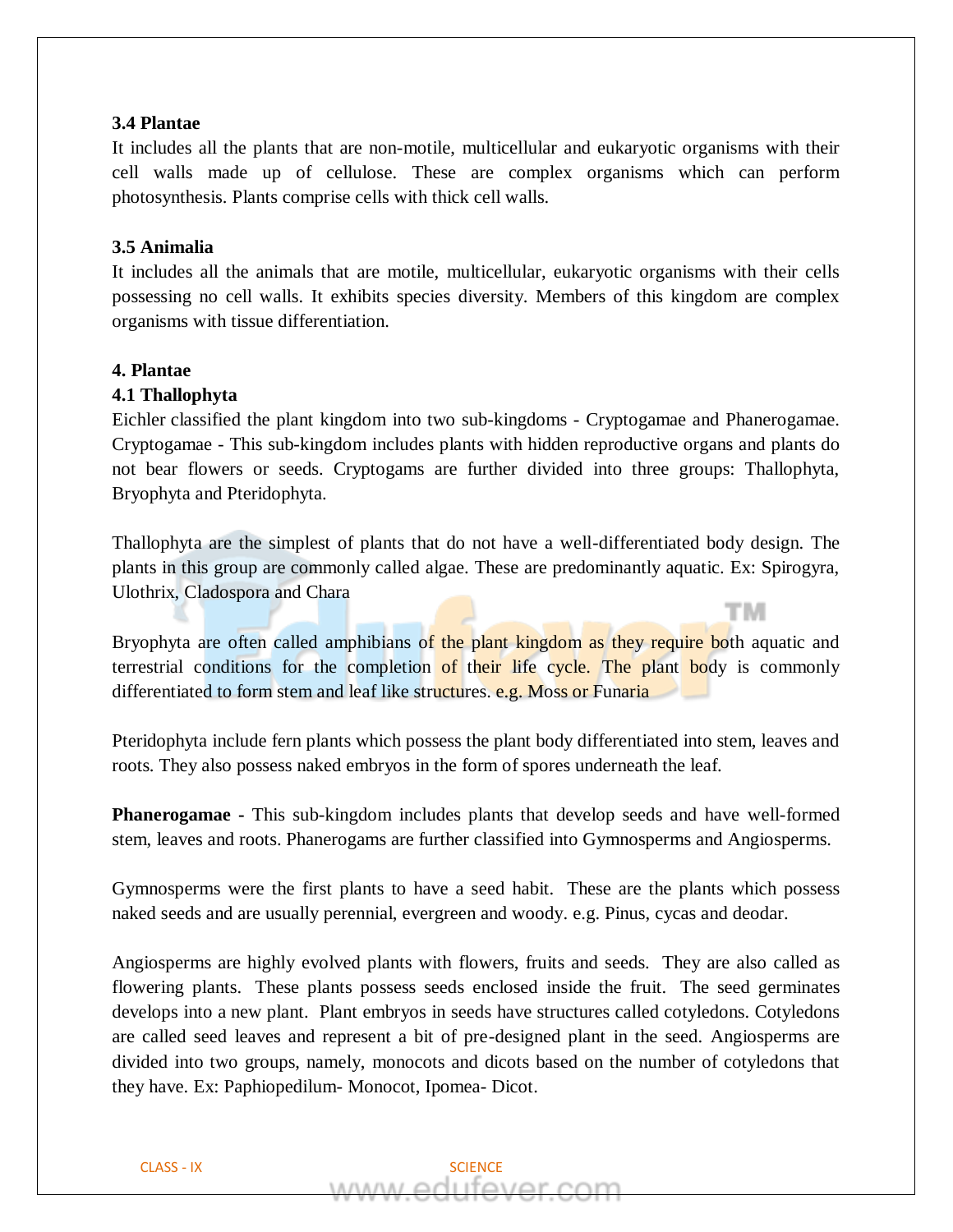# **5. Animalia**

These are organisms which are eukaryotic, multicellular and heterotrophic. Their cells do not have cell wall. Most animals are mobile. Animals are classified on the basis of different features like cellular or tissue level of body organization, body symmetry, type of body cavity called as coelom, presence or absence of segmentation and presence or absence of a backbone. Classification of the kingdom Animalia includes Invertebrata and Vertebrata.

**Invertebrata:** It includes group of animals that do not possess a vertebral column. Invertebrata

is classified into different phyla such as Porifera, Coelenterata, Platyhelminthes, Nematoda, Annelida, Arthropoda, Mollusca and Echinodermata.

**Porifera** are multicellular organisms exhibiting minimal level of tissue organization. They lack nervous system. These are non motile. There are holes or pores all over the body. These animals are covered with a hard outside layer or skeleton. They are commonly called sponges. Porifera includes Sycon, Spongilla and Euplectella.

**Coelenterate**s are radially symmetrical organisms which live in water. Some are solitude and some are colonial. They show more body design differentiation. There is a cavity in the body. e.g. Corals, Hydra, sea anemone.

**Platyhelminthes** are either free living or parasitic. They are bilaterally symmetrical and triploblastic animals. There is some degree of tissue body cavity or coelom. These are called flatworms. e.g. Planaria ( free living) liverfluke ( parasite).

Nematoda are bilaterally symmetrical, triploblastic parasitic worms. Body is cylindrical. Pseudo coelom is present. They cause diseases such as elephantiasis. e.g. Ascaris.

**Annelids** are bilaterally symmetrical, triploblastic segmented animals. They have a true body cavity. These are found in a variety of habitats. e.g. Earthworm, Nereis, leech etc.

**Arthropoda** animals are bilaterally symmetrical, segmented, triploblastic animals with true coelom. They include Insects. They have jointed legs. Their circulatory system is open, so blood does not flow through blood vessels. Eg: prawns, butterflies etc.

**Molluscs** are bilaterally symmetrical, triploblastic animals with reduced coelom. Locomotion in molluscs is by means of a muscular foot. They have little segmentation. They have an open circulatory system and kidney like organs for excretion. Eg. Pila, Unio, octopus

**Echinodermata** animals are triploblastic with true coelomic cavity. Echinodermata are spiny skinned organisms. Skeletons of echinoderms are hard calcium carbonates. They exhibit radial symmetry. Eg: Starfish and sea urchins